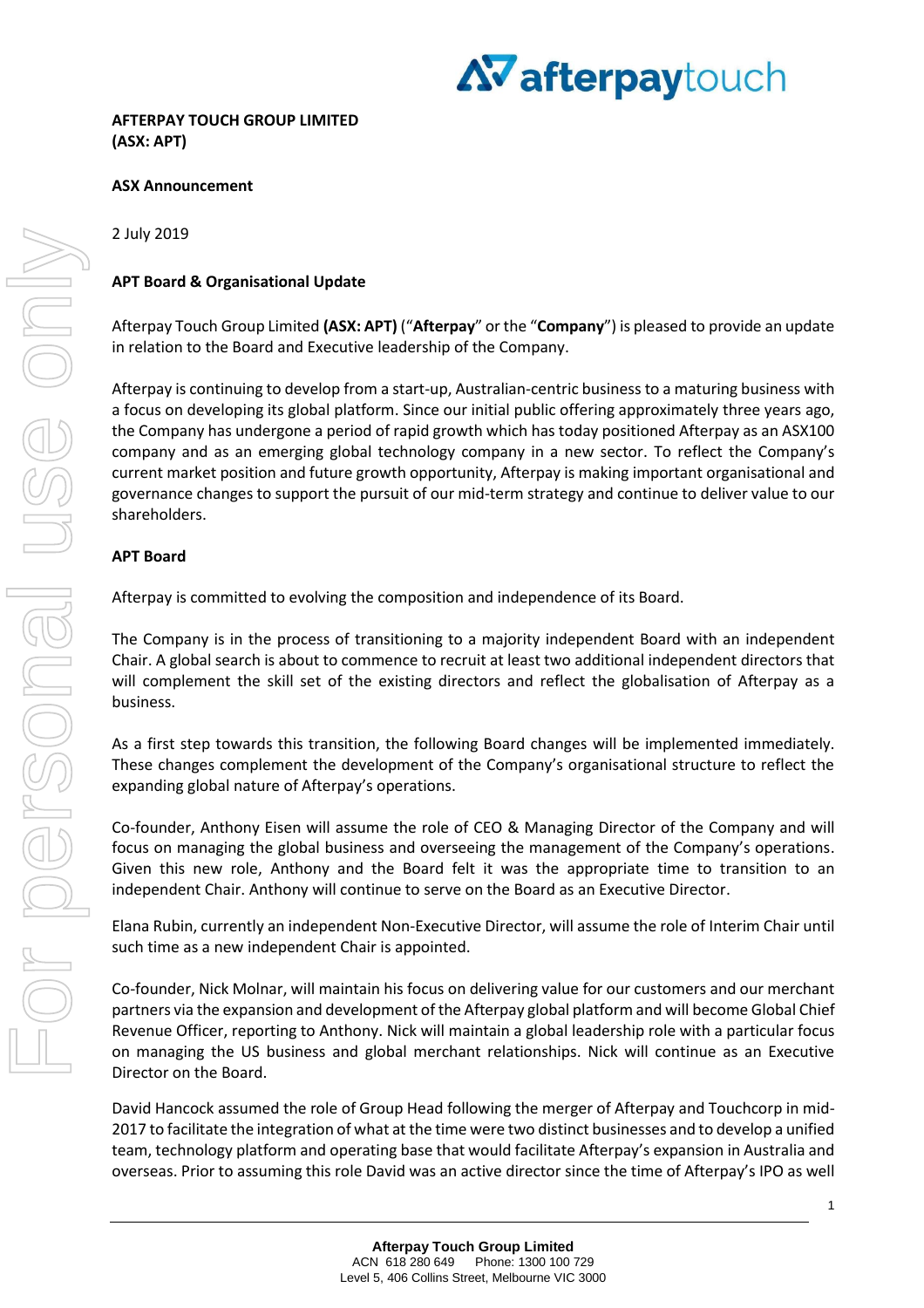# **AV afterpaytouch**

as an early-stage investor in the Company. David has worked tirelessly towards achieving these objectives and his leadership role has made a significant impact on the successful development of the business. In line with Afterpay's next phase of expansion and evolving global organisational structure, the role of Group Head will come to an end in-line with the review timing stipulated in David's employment agreement. David has been instrumental in preparing the organisation for the next phase and in light of the proposed changes intends to step down from the Board at the conclusion of 2019 financial year-end matters. David will facilitate the transition of his role to the CEO & Managing Director and other members of the leadership team for a period of up to 12 months. During this transition period David will report to the CEO & Managing Director. The Board would like to thank David for his significant contribution to the success of the business in his leadership role.

## **New Appointment – Global Chief Operating Officer**

In coordination with the development of Afterpay's mid-term strategic plan, a global search has been conducted over the last 6 months for a key leadership role to oversee Afterpay's global operating platform and functional activities. We are pleased to announce that Frerk-Malte (Malte) Feller commenced employment with the Company in a newly created Global Chief Operating Officer role, effective 1 July 2019. Joining Afterpay from Facebook in Menlo Park, CA, Malte has significant experience in the operations of fast-growing, globally expanding technology enterprises, including eBay and PayPal. His time at PayPal included a period as Managing Director of Australia from 2009 to 2011. Further, Malte led Hewlett Packard's eCommerce business for North America and was previously President of Zipcar's European operations. Malte will be based in Australia and will report to the CEO & Managing Director. A summary of Malte's remuneration terms are attached to this announcement. The remuneration package is structured to generate strong alignment between Malte and Afterpay's shareholders and has been set with the benefit of advice from external remuneration consultants.

Malte's appointment follows the recent appointment of Carl Scheible who is leading our UK operations, reporting to the Global Chief Revenue Officer, Nick Molnar. Both appointments significantly enhance Afterpay's developing global operating model and capability.

Barry Odes will assume the role of Chief of Staff, reporting directly to the CEO & Managing Director.

Anthony Eisen said: "The proposed changes will enhance our governance and appropriately position the business and its leadership team to continually innovate and fully realise the global opportunity before us".

"These changes represent a significant new phase in the Company's evolution and strengthens our organisational platform as we continue to build our domestic and international presence. We feel privileged to have a strong leadership team that continues to expand, providing the Company with the necessary skills across a range of important disciplines which are essential to the Company's future success."

## **Co-founders Ongoing Commitment**

As previously announced, Anthony Eisen and Nick Molnar remain fully committed to the business and remain as excited as ever by the potential to build an Australian listed global technology company that is focused on delivering a customer-centric and trusted service to a global audience. Anthony and Nick do not intend to sell any further shares during the current financial year (FY2020).

**ENDS**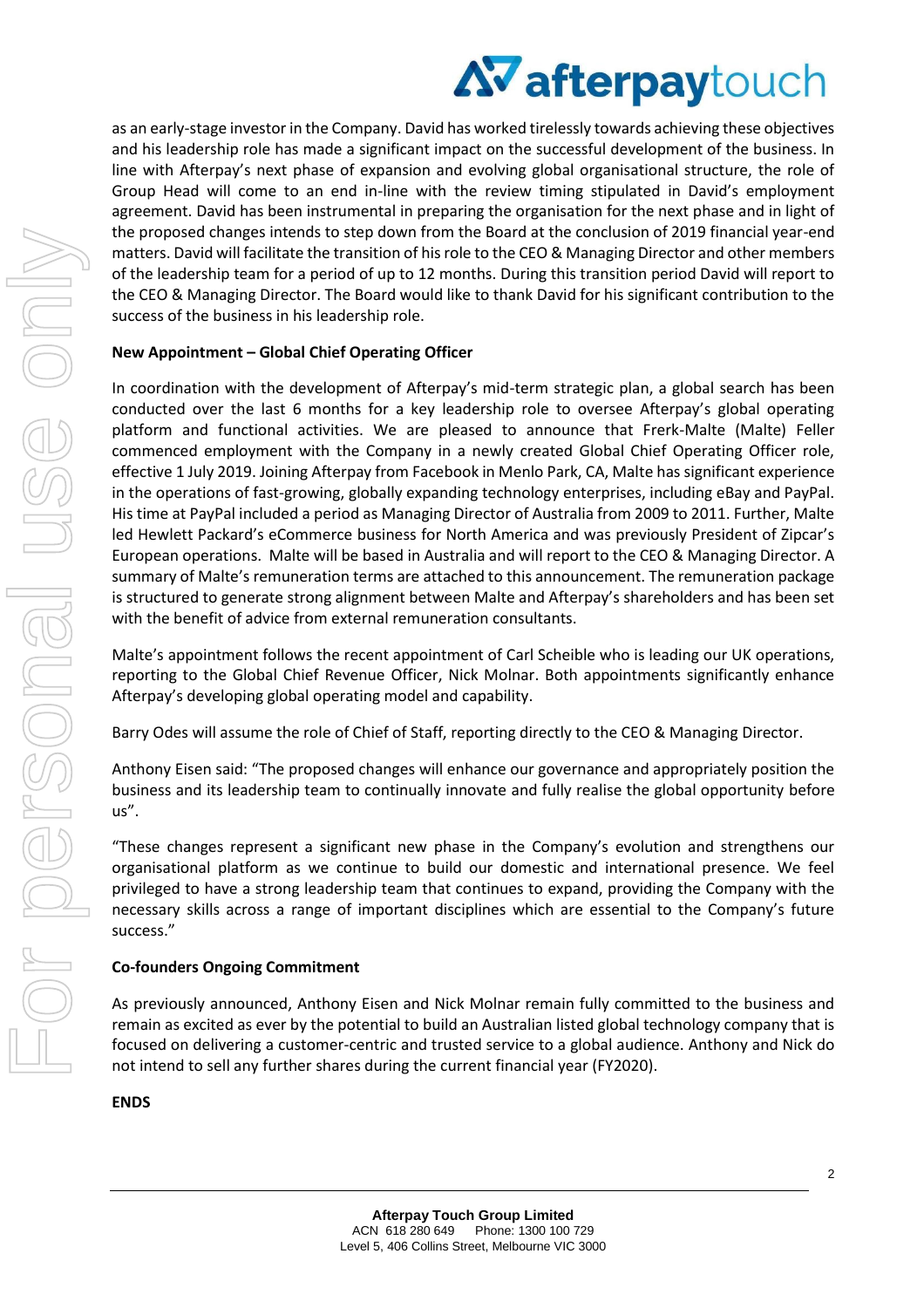

For further information, contact:

| Investors:                     | Company:                                       | <b>Media:</b>                |
|--------------------------------|------------------------------------------------|------------------------------|
| Luke Bortoli                   | <b>Christopher Stevens</b>                     | Melissa Patch - Cato & Clegg |
| <b>Chief Financial Officer</b> | <b>General Counsel &amp; Company Secretary</b> | t) 0412 124 195              |
| luke.bortoli@afterpay.com.au   | christopher.stevens@afterpay.com.au            | melissa@catoandclegg.com     |

#### **About Afterpay Touch Group**

Afterpay Touch Group (ATG) is a technology-driven payments company with a mission to make purchasing feel great for a global customer base. ATG comprises the Afterpay and Touch products and businesses. Afterpay is driving retail innovation by allowing leading retailers to offer a 'buy now, receive now, pay later' service that does not require end-customers to enter into a traditional loan or pay any upfront fees or interest to Afterpay. Afterpay currently has over 4.3 million active customers and approximately 30,600 active retail merchants on-boarded. Touch comprises innovative digital payment businesses servicing major consumer-facing organisations in the telecommunications, health and convenience retail sectors in Australia and overseas.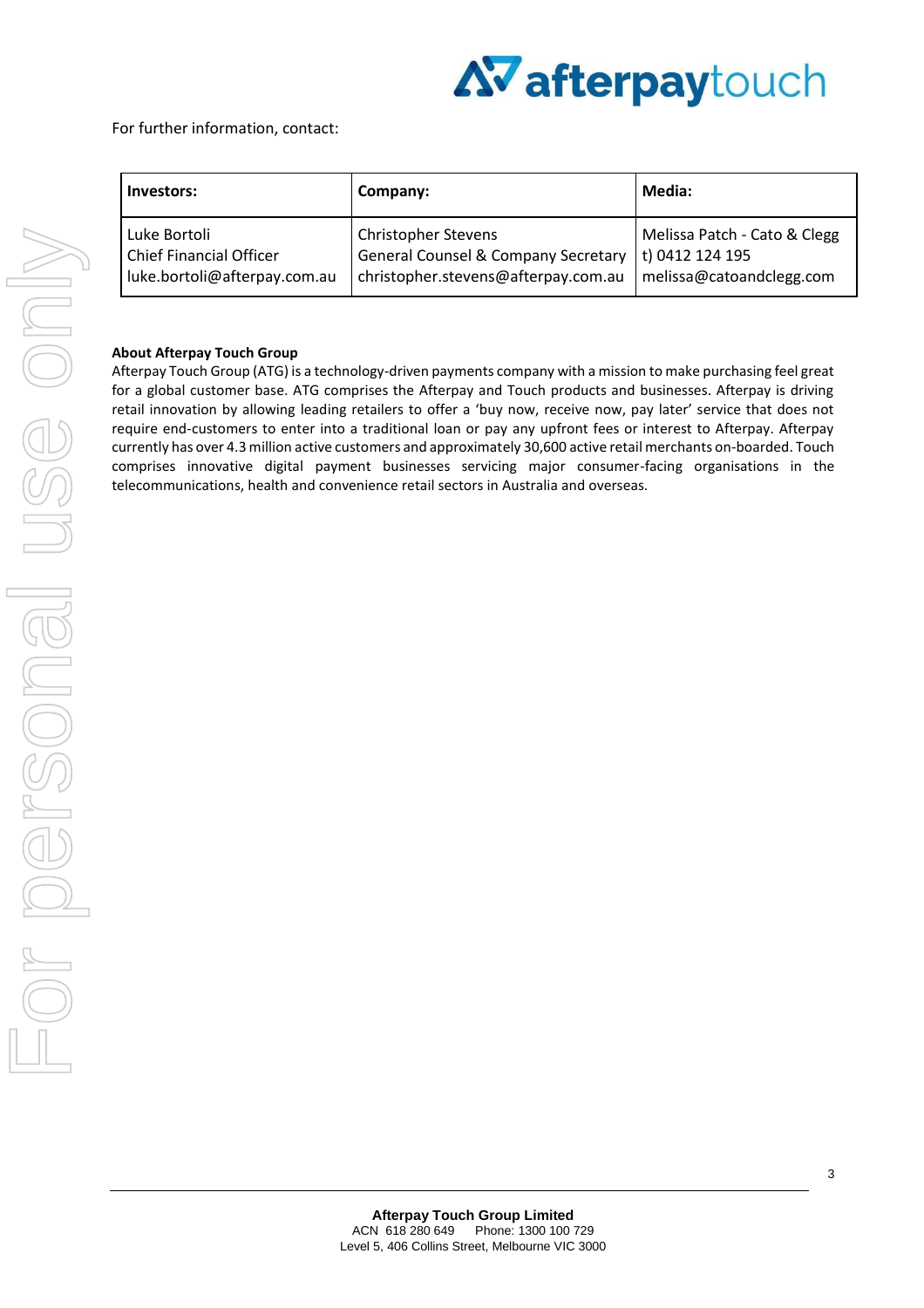## AV afterpaytouch

## **ANNEXURE – GLOBAL COO REMUNERATION DETAILS**

Following the recent confirmation that Mr Feller has obtained the necessary work visa to commence on 1 July, Afterpay proposes to make certain equity incentive grants to Mr Feller as part of his remuneration. All such grants are subject to Afterpay's Board approving and implementing a new long term incentive scheme for the 2020 financial year (FY20 LTI). Accordingly, the following information remains a proposal at this stage, and details of grants will be announced to ASX when they are actually made.

While specific details of Mr Feller's total remuneration package (once finalised) will be disclosed in detail in the FY2020 Remuneration Report, Mr Feller's package has been structured to focus on equity (as against cash) and the long term (as against short term) to generate strong alignment between Mr Feller and Afterpay's shareholders.

Mr Feller's total remuneration package for FY2020 will comprise:

- fixed cash remuneration (comprising base salary and superannuation) of \$300,000;
- a restricted equity grant of \$400,000 (with vesting subject to service);
- a cash short term incentive of up to \$300,000 (with vesting conditional upon achieving performance conditions over the financial year); and
- a long-term incentive opportunity of up to \$1,100,000 (with vesting conditional upon achieving performance conditions over a 3-year performance period).

The Company also proposes to make a one-off buy-out incentive (delivered in equity) to Mr Feller as compensation for equity forgone at his former employer, as set out below.

As at the date of this update, Afterpay confirms the following information in relation to the equity awards for the purposes of ASX Listing Rule 3.10.3:

## *Buy-out incentive*

- The Company proposes to grant the Global COO a once-off, buy-out incentive in the form of rights over ordinary shares in the Company, with a total face value of \$900,000.
- The rights are granted to compensate Mr Feller for equity foregone at his former employer (for which all hurdles other than employment had been satisfied) and to align the interests of the Global COO with the interests of the Company and its shareholders.
- The number of rights is not known, and will be calculated by dividing the grant value (being \$900,000) by the 10-day VWAP of the Company's shares immediately prior to the grant date.
- The rights will vest in three equal tranches after 1, 2 and 3 years from Mr Feller's commencement date, subject to the Global COO remaining employed at the relevant vesting dates.
- The rights will be issued for nil cash consideration.